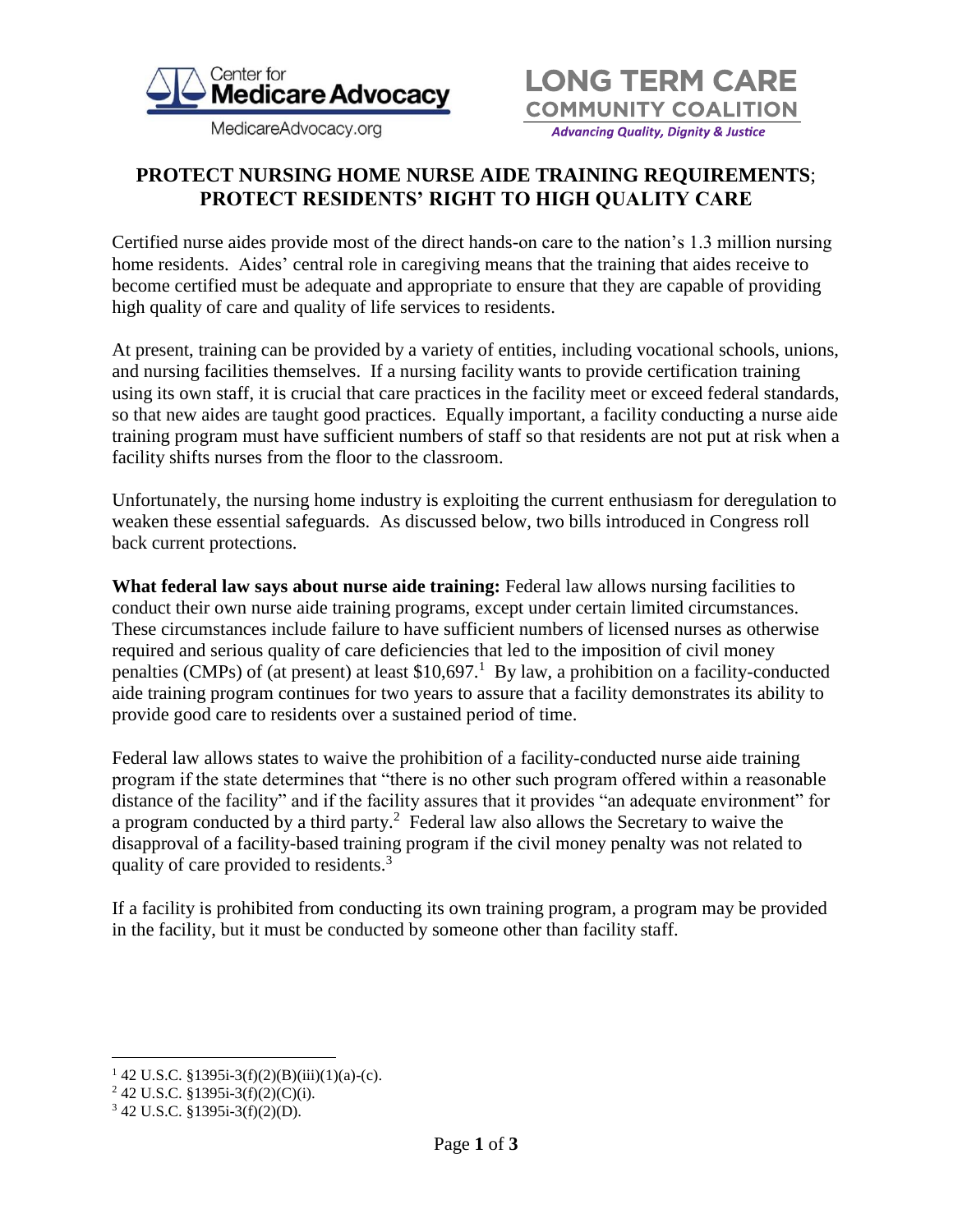Two related federal bills, S. 2993<sup>4</sup> and H.R. 4468,<sup>5</sup> roll back current law by allowing the Secretary to impose a shorter period for the prohibition of a facility-conducted nurse aide training program and to lift the prohibition before two years.

**Few facilities are barred from conducting nurse aide training programs:** There are no national data on the number of facilities that conduct their own nurse aide training programs, have been prohibited from providing such a program, or have received waivers of nurse staffing requirements. However, federal enforcement data indicate that the combination of undercoded deficiencies and limited penalties means that very few facilities ever face loss of their aide training program, if they even offer one.

Two facts about enforcement explain why bans on aide training programs are likely to be rare. First, civil money penalties are generally imposed only when a facility is cited with a deficiency that is classified as actual harm or immediate jeopardy, classifications that are assigned to less than 4% of all deficiencies nationwide.<sup>6</sup> Second, the default CMP is now a per instance penalty, rather than a per day CMP. In Fiscal Year 2018, the average per instance CMP was \$9,281.90, in Fiscal Year 2019, \$10,279.22,<sup>7</sup> both lower than the amount that leads to loss of authority to conduct a nurse aide training program. Consequently, even for the small number of facilities that are cited with serious deficiencies, the federal government is unlikely to impose a penalty that would lead to the facility's loss of its ability to conduct a nurse aide training program.

**Facilities barred from conducting a nurse aide training program provide extremely poor care to residents:** Two examples of facilities that had civil money penalties imposed against them illustrate how appropriate, and inappropriately rare, a ban on facility-conducted nurse aide training programs actually is.

Bethlehem Commons Care Center, a New York state nursing facility, was cited on April 20, 2017 with 12 deficiencies,<sup>8</sup> including physical restraints, failure to develop a care plan to address a resident's serious pressure ulcer, infection control (surveyors observed that five of five dressing changes were done incorrectly), and failure to maintain accurate clinical records. Three of the 12 deficiencies reflected immediate jeopardy (the most serious category of deficiencies) for the high temperatures recorded in refrigerators, coolers, and freezers where food and milk for residents were stored. The order for repair of the freezer was dated March 6, 2017, six weeks before the survey. The Centers for Medicare & Medicaid Services (CMS) imposed a per day

 $\overline{a}$ 

<sup>&</sup>lt;sup>4</sup> The "Ensuring Seniors' Access to Quality Care Act" (Senators Warner (D-VA), Scott (R-SC)), [https://www.congress.gov/bill/116th-congress/senate-bill/2993/text.](https://www.congress.gov/bill/116th-congress/senate-bill/2993/text) 

<sup>5</sup> The "Nursing Home Workforce Quality Act" (Congressman Evans (D-PA) and 11 cosponsors), [https://www.congress.gov/bill/116th-congress/house-bill/4468/text.](https://www.congress.gov/bill/116th-congress/house-bill/4468/text)

<sup>6</sup> CMS, *Nursing Home Data Compendium 2015 Edition*, Figure 2.2.e, Percentage Distribution of Scope and Severity of Health Deficiencies: United States, 2014 (showing 0.9% of deficiencies cited as immediate jeopardy; 2.3% cited as actual harm (total, 3.2% as immediate jeopardy or actual harm), [https://www.cms.gov/Medicare/Provider-](https://www.cms.gov/Medicare/Provider-Enrollment-and-Certification/CertificationandComplianc/Downloads/nursinghomedatacompendium_508-2015.pdf)[Enrollment-and-Certification/CertificationandComplianc/Downloads/nursinghomedatacompendium\\_508-2015.pdf](https://www.cms.gov/Medicare/Provider-Enrollment-and-Certification/CertificationandComplianc/Downloads/nursinghomedatacompendium_508-2015.pdf) (most recent federal data).

<sup>7</sup> CMS, QCOR, *CMS Civil Money Penalty (CMP) Report*, Fiscal Year 2019, site accessed Dec. 20, 2019. 8

[https://www.medicare.gov/nursinghomecompare/InspectionReportDetail.html?ID=335735&INSPTYPE=STD&SU](https://www.medicare.gov/nursinghomecompare/InspectionReportDetail.html?ID=335735&INSPTYPE=STD&SURVEYDATE=04/20/2017) [RVEYDATE=04/20/2017.](https://www.medicare.gov/nursinghomecompare/InspectionReportDetail.html?ID=335735&INSPTYPE=STD&SURVEYDATE=04/20/2017)